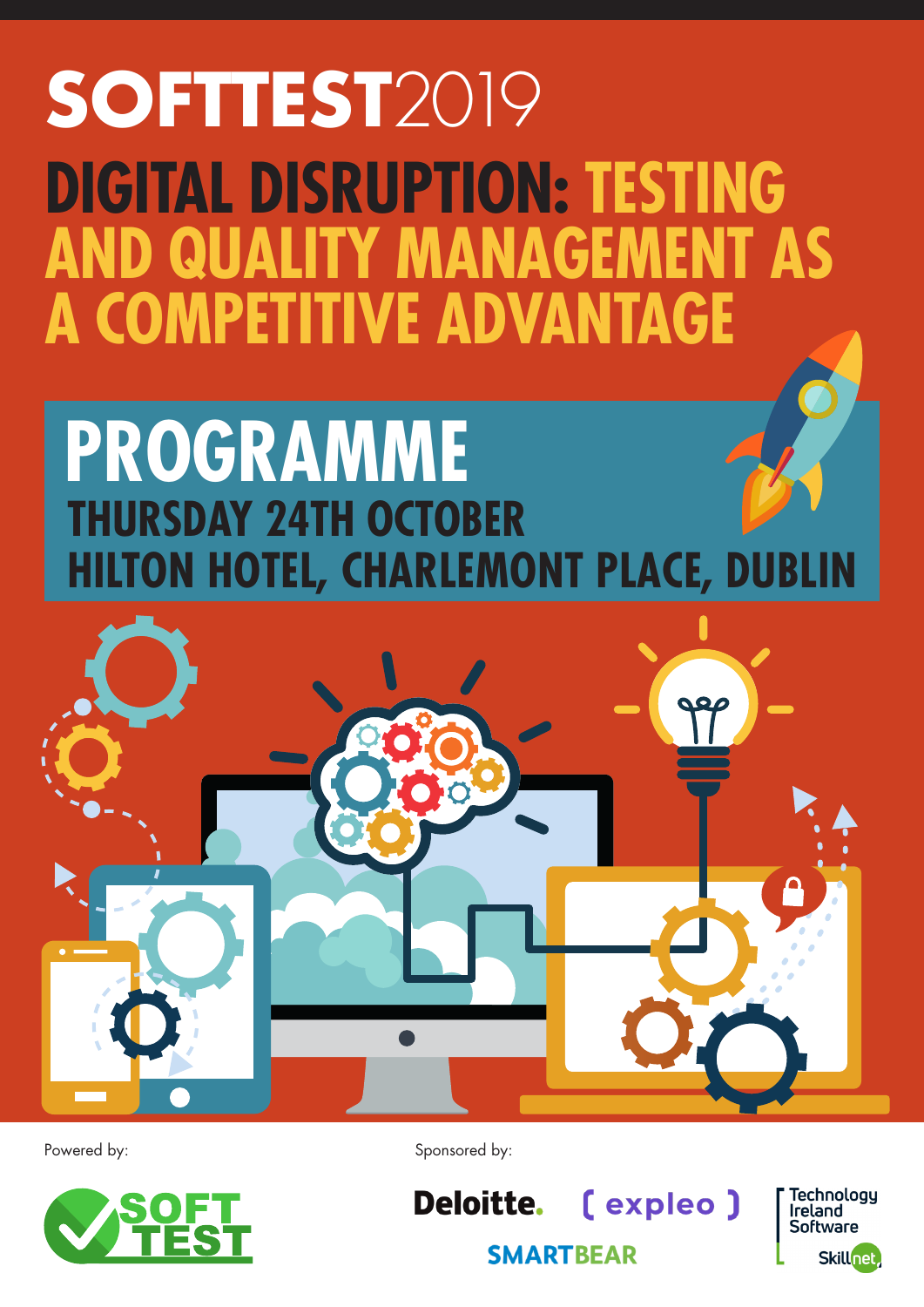#### **Keynote**

**Janet Gregory**



#### Keynote Title: A testing path to Devops

**Abstract:** Jez Humble has said that team members engaged in DevOps build "a platform that allows developers to self-service environments for testing and production (and deployments to those environments)". As more teams move towards continuous delivery, DevOps activities gain in visibility and importance. DevOps is the intersection of testing, development and operations. How can you help your team progress along its DevOps journey? Is there a "Test" in "DevOps"? How does it relate to continuous delivery? This hands-on tutorial starts with basic terminology and principles for DevOps and continuous delivery that allows you to start collaborating for these activities. You'll participate in a fun simulation to learn how to build effective delivery pipelines and use test automation suites for the most effective feedback loops. You'll learn basics of monitoring and observability to discover how customers use the product and what errors they encounter, to help focus testing activities. And perhaps most importantly, Janet shows you how to design small experiments to help your team succeed with continuous testing and delivery.

Key Learnings:

• Basic concepts and terminology of DevOps, continuous integration, continuous delivery & deployment,

**Biography**: Janet Gregory is an agile testing coach and process consultant with DragonFire Inc. She is the co-author with Lisa Crispin of Agile Testing: A Practical Guide for Testers and Agile Teams (Addison-Wesley, 2009), and More Agile Testing: Learning Journeys for the Whole Team (Addison-Wesley 2014), the Live Lessons Agile Testing Essentials video course, and "Agile Testing for the Whole Team" 3-day training course. Janet specializes in showing agile teams how testing practices are necessary to develop good quality products. She works with teams to transition to agile development and teaches agile testing courses worldwide. She contributes articles to publications and enjoys sharing her experiences at conferences and user group meetings around the world. For more about Janet's work and her blog, visit https://janetgregory.ca or https://agiletester.ca You can also follow her on twitter @janetgregoryca. Together with Lisa Crispin, she has founded the Agile Testing Fellowship to grow a community of practitioners who care about quality. Check outhttps://agiletestingfellow.com to find out more about courses and membership.

• How testers can join in and contribute to DevOps activities such as monitoring, observing, automation • Understanding test automation needs and prioritizing test automation for continuous integration

- pipelines
- pipelines
- Techniques for shortening vital feedback loops and cycle time
- How to help the team keep improving

## **THE SPEAKERS**

| <b>SESSION</b> | <b>TIME</b>     | <b>SESSION</b>                                                                                                                      | <b>VENUE</b> |
|----------------|-----------------|-------------------------------------------------------------------------------------------------------------------------------------|--------------|
|                | $9:30 - 9:45$   | Conference Opening and Welcome                                                                                                      |              |
|                | $9:45 - 10:30$  | Keynote: Janet Gregory<br>A testing path to Devops                                                                                  |              |
|                | $10:30 - 10:45$ | <b>COFFEE BREAK</b>                                                                                                                 |              |
| <b>TRACK 1</b> | $10:45 - 12.15$ | Workshop 1: Vincent Sinclair<br>Robustness Testing of Complex Software Systems to<br>Improve Operational Reliability                |              |
|                | $10:45 - 11:30$ | Talk: Conor Fitzgerald & Rob Meaney<br>Experimenting our way to Team-based Testing                                                  |              |
|                | $11:35 - 12:15$ | Talk: Elizabeth Zagroba<br>Doubt Builds Trust                                                                                       |              |
| <b>TRACK 2</b> | $12:15 - 13:00$ | Talk: Darryn Downey<br>A Testers Journey                                                                                            |              |
|                | $12:15 - 13:00$ | Talk: Mags Dineen<br>Making Quality Engineering Visible and Tangible!                                                               |              |
|                | $13:00 - 14:00$ | <b>LUNCH</b>                                                                                                                        |              |
| <b>TRACK 3</b> | $14:00 - 15:35$ | Workshop 2: Andrew Brown<br>Improve agile estimation through reducing your human biases                                             |              |
|                | $14:00 - 14:45$ | Talk: Maryam Umar<br>Bringing everyone on a journey                                                                                 |              |
|                | 14:50 - 15:35   | Talk: Hugh McCamphill<br>Knowing your Automation                                                                                    |              |
|                | $15:35 - 15:50$ | <b>COFFEE BREAK</b>                                                                                                                 |              |
|                | $15:50 - 16:35$ | Keynote: Jean-Paul Warvijk<br>To have or to not have testers - Is there still a place for the<br>professional testers in your team? |              |
|                | $16:35 - 17:00$ | <b>Conference Closing</b>                                                                                                           |              |

## **PROGRAMME**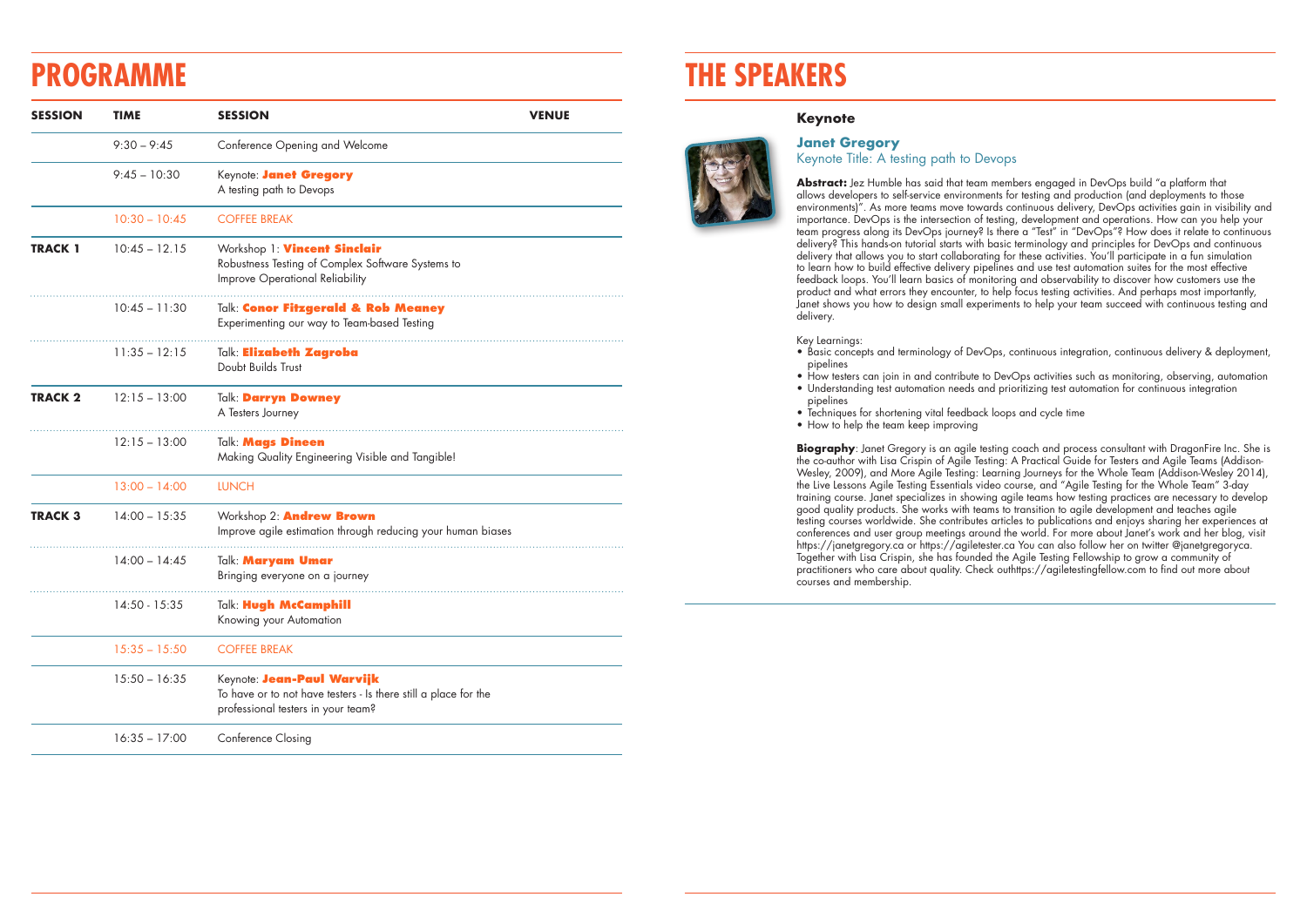### **Track 1**

#### **Vincent Sinclair**



**Abstract:** The tutorial would be beneficial for both practitioners and researchers in the testing domain. Practitioners involved in the testing of complex software solutions, including feature testing, interface testing, performance and stress testing as well as those testing at the solution level will benefit from insights to the real-world software robustness problems in complex software systems. On the other hand, researchers on software testing will benefit from insight into real field experiences from around the world and gain deep insight into the main challenges related to robustness testing of complex software systems. Building a complete software robustness test plan needs critical input from systems engineers, architects, designers and technical support personnel and people with an interest in these domains would also benefit greatly from this tutorial.

Key takeaways:

- Typical software robustness defects
- How to build a comprehensive software robustness test plan
- Building robustness test cases, with many detailed examples of test cases
- Extending the typical stability testing to discover robustness type defects

**Biography**: Vincent Sinclair is a member of the software reliability group within Nokia Bell Labs, Dublin, Ireland. He is responsible to mentor product development and test teams to improve the robustness of the software systems and solutions delivered by Nokia. He has twenty five years' experience working around the globe, driving improvements in the reliability and quality of telecommunications networks. Vincent has delivered many tutorials on software reliability across USA, Europe and Asia-Pacific. Vincent holds an MSc in Quality with a thesis on software quality, a B.S. in Computer Science, a B.S. in Electronic Engineering with Telecommunications and a B.S in Mathematics.



Abstract: Are you overwhelmed with the burden of testing? Do you feel that the responsibility of testing rests solely on your shoulders? Do you feel like you're the bottleneck to your team's productivity? Between Conor and Rob, they have accumulated 30 years of testing experience. They have both worked through a variety of painful testing experiences and wanted to break the cycle of the "lone tester". Poppulo provided an opportunity for them both to work together for a second time and they decided it was time to explore a different path. Three years and dozens of experiments later, Conor and Rob will openly share their successes, failures, and plans for the future. In this talk, they will describe how to get people from different disciplines involved in testing, how to adopt a whole team responsibility for quality, how to use visualisation to manage the testing burden and how to build testing skills across different disciplines.

**Biography**: Conor Fitzgerald is a Software Tester with over 10 years experience. He is passionate about working with teams on quality improvements and continuously developing as a tester. Currently working with Poppulo in Cork, Ireland, where he has begun to explore the role of Test Coaching. Cofounder of the Ministry of Testing Cork. Occasionally blogs at conorfi.com. Previous test positions included Test Consultant, Test Lead and SDET. These positions were held in a wide variety of industries from embedded systems to financial systems with companies ranging from startups to large multinationals such as Intel.

#### **Conor Fitzgerald and Rob Meaney** Talk: Experimenting our way to Team-based Testing

Abstract: In an uncertain world, your team wants answers. Project managers want to know when you can ship. Project owners want testing to be done. Developers want to know that you've caught all the bugs. Testers can find jobs getting paid to assure people of a product's quality. But I don't trust testers

who always have confident answers to their team's questions. Eventually a bug gets through, a deadline is missed, or a commitment is broken. Testing is not quality assurance. I trust the tester who expresses doubt. Doubt builds trust. In my talk, I'll explore how safety language, specificity, and nuance should color everything about the way we work. Testing software means engaging with uncertainty, and our communication should reflect that. Saying "I don't know" can spark the beginning of a dialogue. Being able to admit the possibility of an unexplored path, a unknown interaction, or a fallible memory makes the difference between a team that moves forward and a team that stagnates by digging up evidence of mistaken certainty. We'll get thinking about why it's most important to say "I don't know" in an interview and how admitting doubt can help a tester find an environment where they can thrive.



**Biography**: Elizabeth tests software at Mendix in Rotterdam, The Netherlands. She was the keynote speaker at Let's Test in South Africa in 2018, and she's spoken other conferences in North America and Europe. Her article about mind maps became one of the most viewed on Ministry of Testing Dojo in 2017. You can find Elizabeth on the internet on Twitter and Medium.

**Abstract:** This talk will take you on my journey from college to coaching. It will help show how testers can blend the jobs of QA and development to become test coaches. Are you currently a tester in a team? Do you write software but get treated differently to developers who also write software? Have you heard of coaching but don't know how to start? Then this talk is for you.

Rob Meaney is a tester that loves tough testing and software delivery problems. He works with teams to improve the quality of their software products and processes while also having fun. Currently, he's working as Head of Testing & Test Coach for Poppulo in Cork, Ireland. He is an active member of the online testing community and co-founder of Ministry of Test Cork. Previously he has held positions as Test Manager, Automation Architect and Test Engineer with companies of varying sizes, from large multinationals like Intel, Ericsson & EMC to early-stage startups like Trustev.

Abstract: A few months ago I asked a question on Twitter "If you have a well thought out design, clean code, wonderful testing and painless deployment but the feature ends up never being used because the user didn't want or need it in the first place, is that a quality feature?" I got some very interesting responses. We are very focused on how we deliver quality but maybe we need to spend more time looking at what we deliver. I have changed how I deliver quality; I now look at measurable business outcomes and OKRs and this is helping me to align my efforts with strategic business initiatives. It's helping me to select what to do next, to make quality engineering improvements visible and tangible; to reduce waste and to understand how my team is helping my organisation to meet its objectives. Discovering the power of outcomes over outputs has provided me with a missing piece of the puzzle for me on my journey – figuring out how to align what I do with business drivers and figuring out what not to waste time (and money) on !! I would love to share some of these techniques with others through an interactive and colourful talk including a case study on how we're using Mobius to deliver outcomes. It's truly a game changer and it's FUN!

#### **Elizabeth Zagroba**  Talk: Doubt Builds Trust

**Biography**: Mags is Co-Founder (and CTO) of Expert Software Test, an Irish testing consultancy and Founder of Encompass Testing, a successful Australian-based testing consultancy. She has over 25 years' experience in managing development, test and operations teams across Australia and Europe and has held a number of senior management positions across multiple industry verticals including telecommunications, banking, security, government and retail. She's a passionate, strategic context-driven tester who establishes inclusive environments where people can thrive and achieve exceptional outcomes. She was an active member of the software testing community in Australia, sponsoring Sydney Testers Meetup and speaking at Let's Test Oz and AsiaSTAR conferences. Her articles have been published in Agile Connections (USA) and Testing Trapeze (NZ). She blogs at Expert Software Test and occasionally tweets at @ExpertSwTest.



#### **Track 2**

#### **Darryn Downey** Talk: A Testers Journey

**Biography**: Darryn has worked as part of many agile teams, and is passionate about delivering bug free on time software using lean and agile methodologies. He has a passion for learning and enjoys sharing his findings with others. He has gone through a testing journey starting with automation and leading to coaching. You can read his testing and agile views here: https://thoughtsontest.wordpress. com

#### **Mags Dineen**  Talk: Making Quality Engineering Visible and Tangible!

• Focusing on Measurable Business Outcomes allows us to consider what we do as well as how we do it

- Three biggest takeaways?
- 
- Use Outcomes over Outputs to drive the quality pathway
- There's always more than one solution to a problem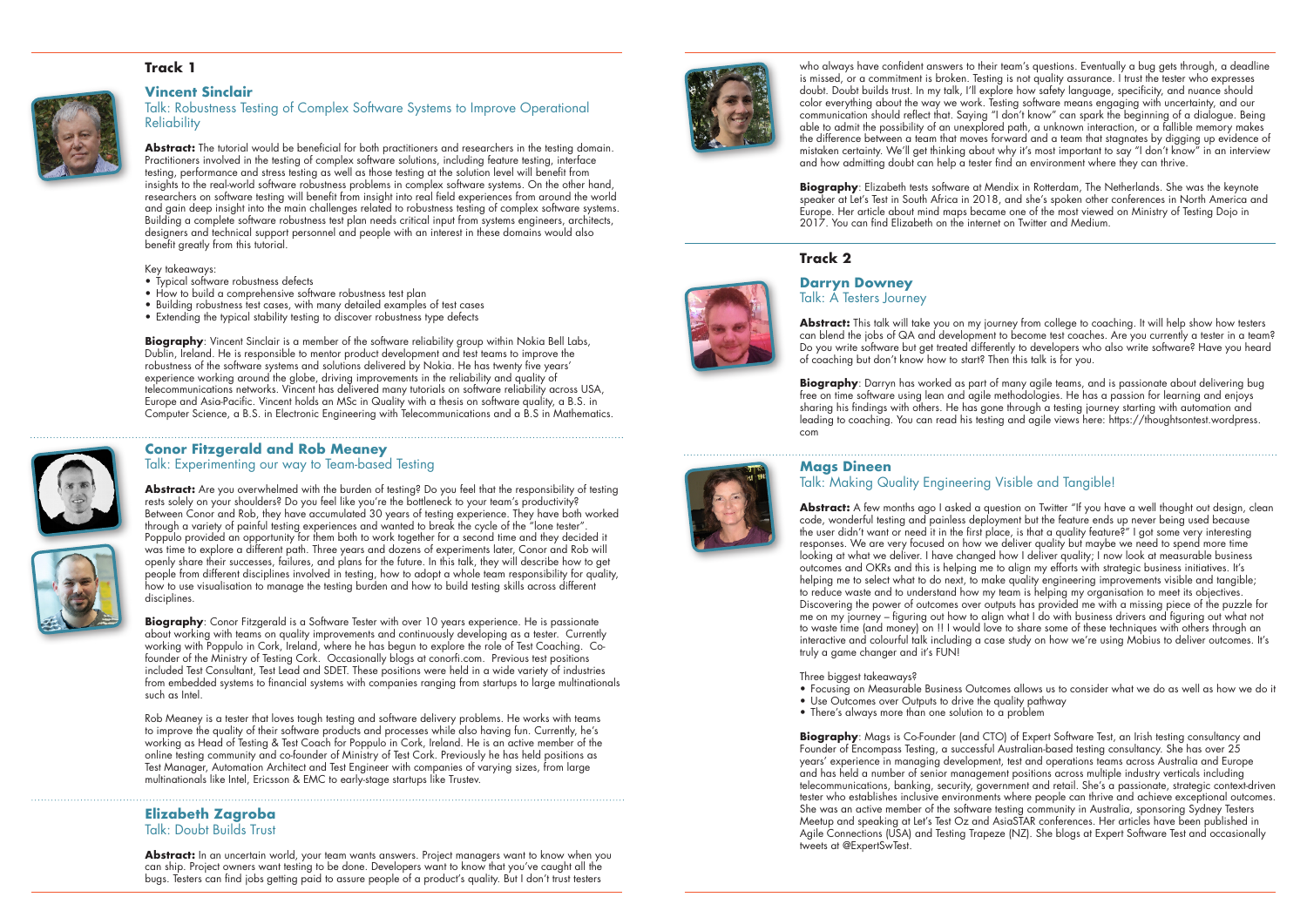#### **Track 3**



#### **Andrew Brown**

Talk: Improve agile estimation through reducing your human biases

Abstract: Are you puzzled why your estimate turned out wrong, or stressed from working in an overloaded sprint? Teams working on inaccurately estimated stories and sprints suffer stress, burnout, and poor quality, as pressure is applied to recover to an unrealistic schedule. Such teams also risk descending into irrational decision-making, with potentially catastrophic consequences. Although estimation problems are commonly associated with traditional development approaches, estimation errors remain an important factor within agile, with human factors becoming relatively more important. In this session we learn how estimation errors are caused not just by new technology or intentionally manipulated estimations, but also arise normally from limitations in the way we think. We explain how cognitive biases contribute towards estimation errors, and show how to mitigate these biases. But beware! There are benefits and disadvantages of doing so.

Learn how the planning fallacy, anchoring effect, and optimistic bias contribute towards estimation errors and lead to irrational decision-making. Discover the paradox of past experience, where instead of aiding prediction, our experience frequently confounds us. Learn how a planning scenario game and other tools can reduce your estimation errors. Take away ideas to make your estimates more accurate and less risky by spotting distortions creep into your estimates, then reduce those distortions by addressing the underlying cognitive biases.

**Biography**: Dr Andrew Brown is a principal consultant at Expleo. Recently, he has developed an independent line of research into understanding why we humans make the mistakes that lead to software defects. He has spoken at several conferences on this subject and was winner of the EuroSTAR 2017 best paper award for a tutorial on cognitive biases in testing. He has 25 years' experience in the software industry. Previous roles include Heading up QA at HMV, Head of QA at a financial software house and a test manager in Japan. He holds a degree in Physics and Maths, an MBA from Warwick Business School and a doctorate from Imperial College.



**Biography:** I work in London as Head of QA of a Fintech firm. I started my career thirteen years ago as a QA test engineer in the finance and mobile industry. After transitioning to the eCommerce sector, I performed QA in various capacities for online restaurant and travel services. I continue to work in QA as a manager now with special focus on sustainable delivery practices. In addition to this, I have been a keen advocate of creating and sustaining diverse teams. As I have transitioned in my career, I have found that creating teams which work well together is more challenging than the actual project(s) to be delivered by the team. I pay special attention to team dynamics and ensuring engineers are in roles which give them a sense of purpose. I have also been speaking at schools and universities to educate students about what the industry has to offer and what a creative space the technology sector can be.



#### **Maryam Umar**  Bringing everyone on a journey

**Abstract:** Joel Spolsky famously wrote in 2002 that "All non-trivial abstractions, to some degree, are leaky." This of course doesn't mean that abstractions are bad – in fact we wouldn't be able to do anything non-trivial without them – but instead that we need to understand the underlying mechanism to be able to use the higher level concept. Over the years I've created many frameworks and abstractions for UI test automation, for both coders and non-coders alike. Looking back, were these good or useful abstractions? How leaky were they and what were the consequences for users of these abstractions?

**Abstract:** Often managers are tasked with work to do to help improve teams and engineering disciplines followed by them. Most managers unfortunately end up deciding for themselves what will work best for the discipline and start by mandating change. However, a true leader likes to think about how everyone can be a part of their thought process and how they can encourage teams to implement collective ideas. This talk will discuss a journey I have undertaken to enable the engineering team to think about quality as part of their everyday tasks. Most companies suffer from the syndrome of wanting to improve quality but are unable to. I will talk about how I launched the initiative in my company and created quality champions to help achieve this goal. I will also discuss how I discovered techniques to enable everyone to make quality second nature to their work. I will talk about the measures I took to define the term 'bad quality' and how to better discover it as an earlier part of the software delivery process rather than as feedback from the customer.

**Biography:** Hugh is a Lead Test Engineer with ShopKeep in Belfast. While experienced in many different areas of testing, He has a deep specialism in writing test automation (since 2004), and been using Selenium since 2011. He organises the Belfast Selenium Meetup and had spoken atTesting Conferences such as SeConf 2018 and Nordic Testing days 2017.

- Learn about Modern Testing
- Discover if testing is still the career for you

**Biography:** Jean-Paul Varwijk is a software engineer, currently in the role of IT4IT Product Owner Automation, at Rabobank. He is passionate about testing and quality, and thrives on advancing the craft wherever he is involved. Jean-Paul is involved in testing since 2004 and has moved from mostly 'traditional' testing through agile testing towards a combination of context-driven testing and modern testing. He likes to speak and teach about what he has learned or experienced. He is a member of the Dutch Exploratory Workshop on Testing.

### **Hugh McCamphill**

Talk: Knowing your Automation

If you're just starting out on your automation journey, how would having this knowledge affect how you write tests and what those tests look like? What about if you are using APIs like Selenium, or frameworks that have been created on top of Selenium? What leakiness exists, and how much do you need to know, regardless of the abstraction in place? Join me as I take you through some lessons learnt, patterns and approaches that have personally been successful, and some observations on current trends in relation to abstractions and knowing your automation.

#### **Keynote**

#### **Jean-Paul Warvijk** Talk: To have or to not have testers?

**Abstract:** I have been involved in testing for the last 20 year's now. And every view years of that period some speaker or writer declared testing to be dead and every time testing has survived. When I now look at the state of software development's relation to testing I'd say that testing, and quality management in general, is thriving and at least as in demand as it ever has been. And while testing is doing well I cannot say the same with regard to testing as a profession. With Agile going main stream and the rise of DevOps testers have been faced with becoming seen as relics of the past that need to become T-shaped, learn to automate or disappear into software development altogether.

Alan Page and Brent Spiner have captured this movement in what they see as a positive change towards Modern Testing. In this talk I would like to go over their Modern Testing principles and discover if there still is a place for the professional tester in your team?

The Modern Testing principles are:

2. We accelerate the team, and use models like Lean Thinking and the Theory of Constraints to help

3. We are a force for continuous improvement, helping the team adapt and optimize in order to

4. We care deeply about the quality culture of our team, and we coach, lead, and nurture the team

- 1. Our priority is improving the business.
- identify, prioritize and mitigate bottlenecks from the system.
- succeed, rather than providing a safety net to catch failures.
- towards a more mature quality culture.
- 
- product hypotheses and business impact.
- eliminate) the need for a dedicated testing specialist.

5. We believe that the customer is the only one capable to judge and evaluate the quality of our product 6. We use data extensively to deeply understand customer usage and then close the gaps between

7. We expand testing abilities and knowhow across the team; understanding that this may reduce (or

#### Key takeaways: